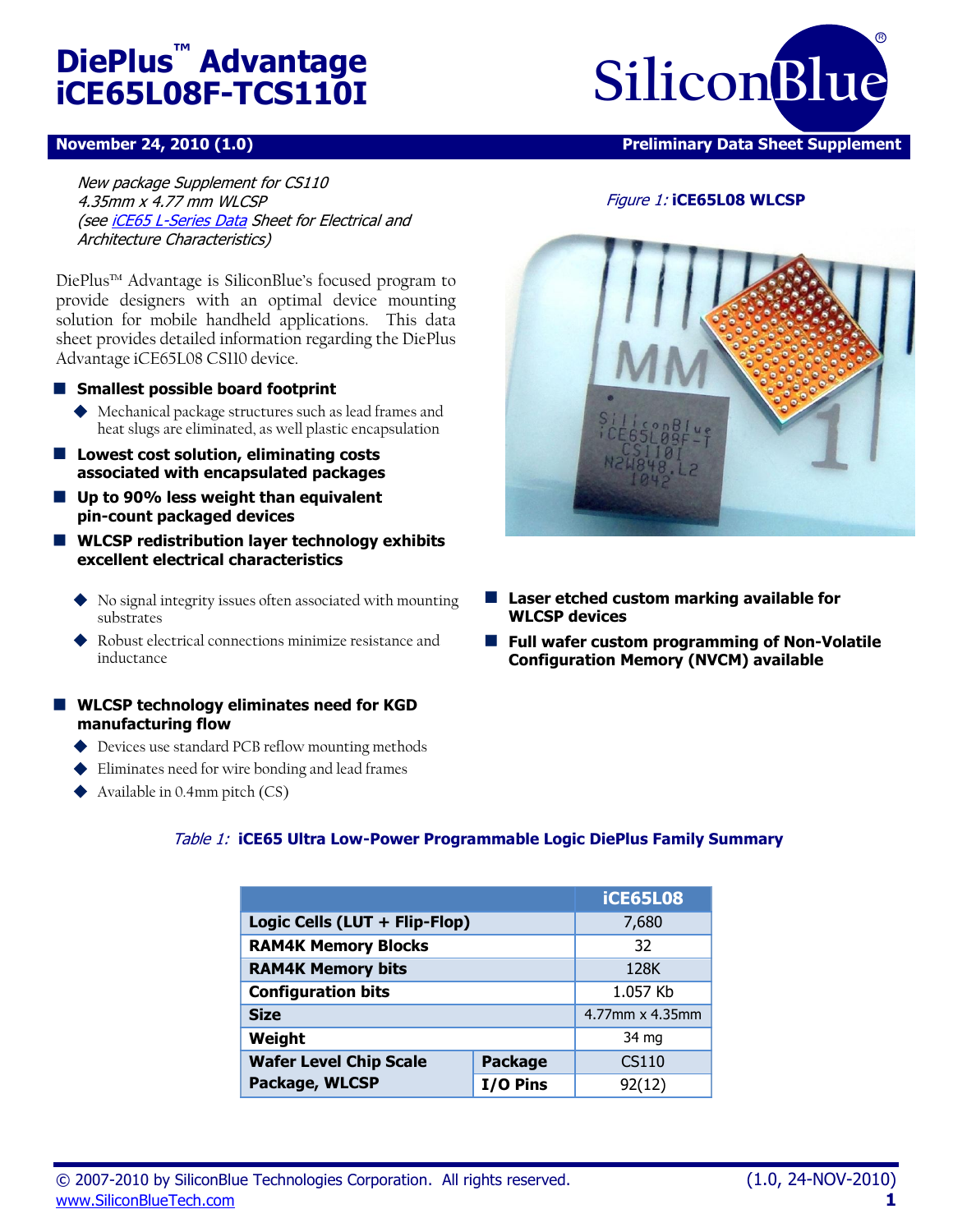### **Industry's most advanced packages**

The iCE65 mobileFPGA family uses the most advanced packaging technology available,



including Wafer Level Chip Scale Packaging<br>(WLCSP). WLCSP technology adds a (WLCSP). WLCSP technology adds a redistribution layer to a bare die, allowing standard mounting balls to be added.



These devices can then be mounted to printed circuit boards just like standard ball grid array devices. By using WLCSP, iCE65 mobileFPGAs offer very small footprints and eliminate standard plastic package costs.

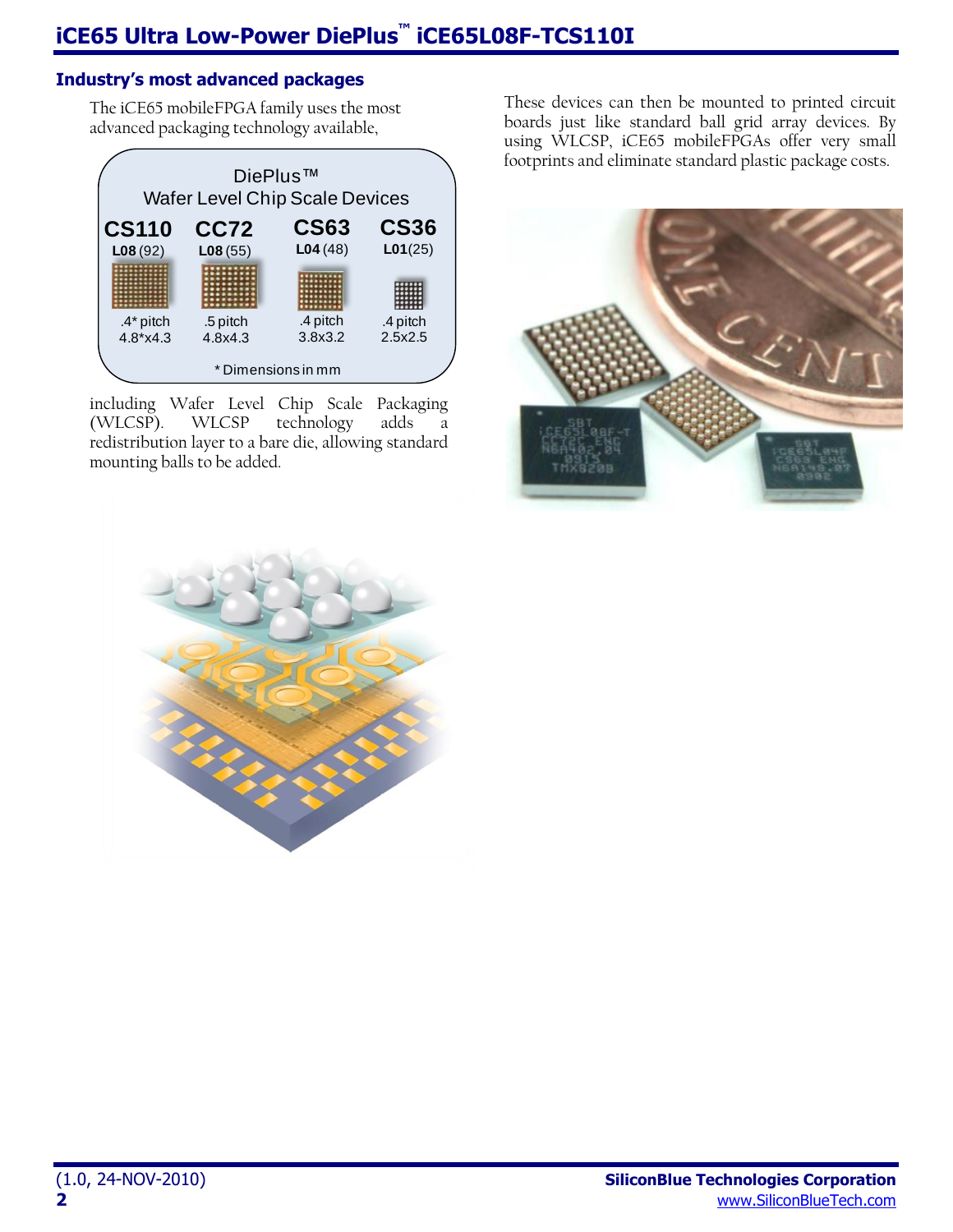#### **Ordering Information: WLCSP**

[Figure 2](#page-2-0) describes the iCE65 ordering codes for all packaged components. See the separate iCE DiCE data sheets when ordering die-based products.



<span id="page-2-0"></span>

#### **iCE65 Footprint Diagram Conventions**

<span id="page-2-1"></span>[Figure 3](#page-2-1) illustrates the naming conventions used in the following footprint diagrams. Each PIO pin is associated with an I/O Bank. PIO pins in I/O Bank 3 that support differential inputs are also numbered by differential input pair.



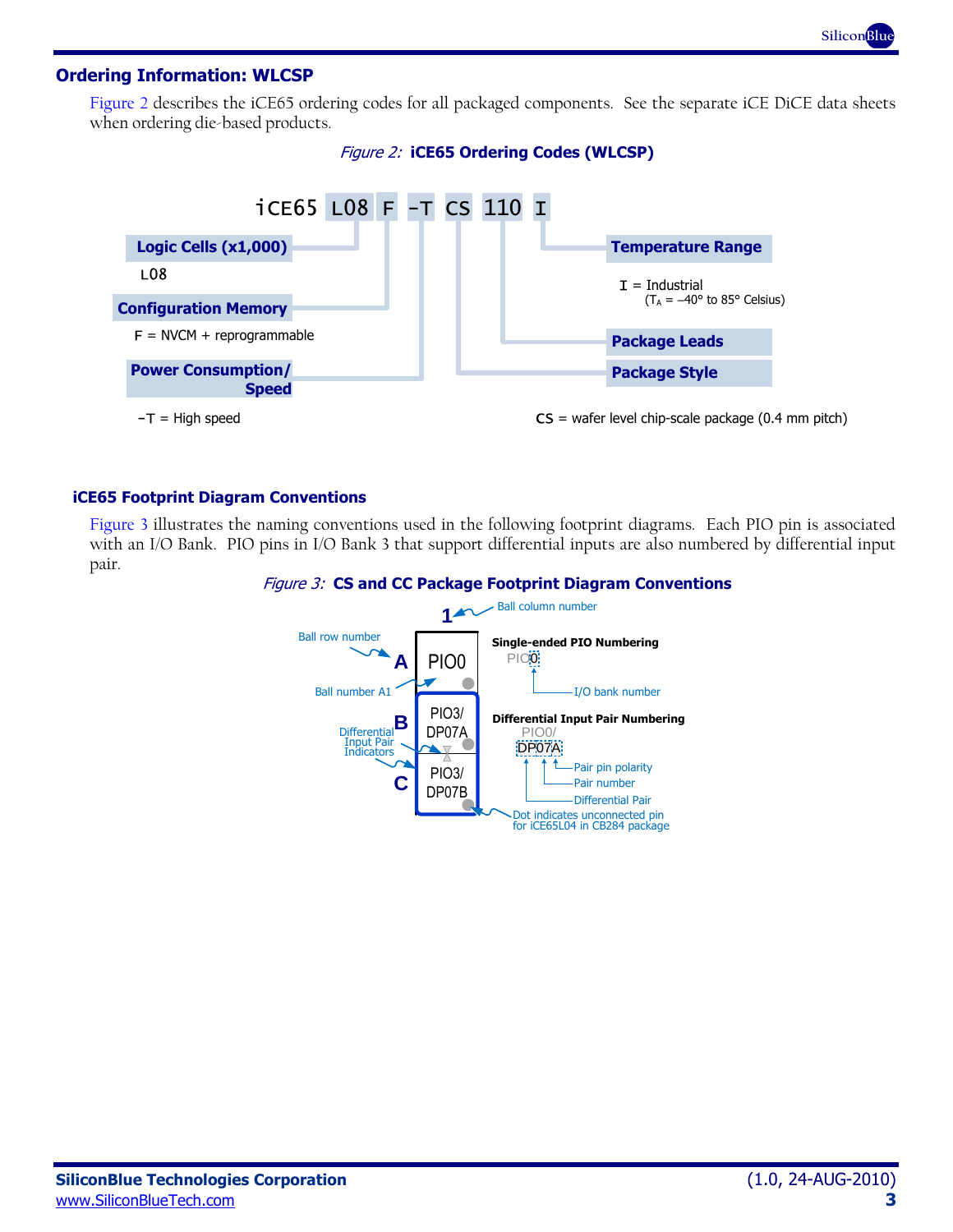#### **CS110 Wafer-Level Chip-Scale Ball Grid Array**

The CS110 package is wafer-level chip-scale ball grid array with 0.4 mm ball pitch. The iCE65L08 is the only device available in this package.

#### **Footprint Diagram**

[Figure 4](#page-3-0) shows the footprint diagram for the 110-ball wafer-level chip-scale package (CS110). [Figure 3](#page-2-1) shows the conventions used in the diagram. Compared to other packages, the footprint may appear left-right flipped because the balls on the CS110 package are mounted on the same side as the active circuitry. In other packages, the balls are mounted on the opposite side from the active circuitry.

See [Table 2](#page-3-1) for a complete, detailed pinout for the 110-ball wafer-level chip-scale BGA packages.

<span id="page-3-0"></span>The signal pins are also grouped into the four I/O Banks and the SPI interface.



#### **Pinout Table**

[Table 2](#page-3-1) provides a detailed pinout table for the CS110 package. The iCE65L08 is the only device available in the CS110 package. Pins are generally arranged by I/O bank, then by ball function. The table also highlights the differential input pairs in I/O Bank 3. The CS110 package has no JTAG pins.

<span id="page-3-1"></span>

| <i>lable 2:</i> iCE65L08 CS110 Wafer-level Chip-scale BGA Pinout Table |                    |             |             |  |
|------------------------------------------------------------------------|--------------------|-------------|-------------|--|
| <b>Ball Function</b>                                                   | <b>Ball Number</b> | <b>Type</b> | <b>Bank</b> |  |
| <b>GBINO/PIOO</b>                                                      | B6                 | <b>GBIN</b> |             |  |
| <b>GBIN1/PIO0</b>                                                      | А6                 | <b>GBIN</b> |             |  |
| PIO <sub>0</sub>                                                       | A3                 | PIO         |             |  |
| PIO0                                                                   | A8                 | <b>PIO</b>  |             |  |
| PIO0                                                                   | A9                 | <b>PIO</b>  |             |  |
| PIO0                                                                   | B3                 | PIO         |             |  |

#### Table 2: **iCE65L08 CS110 Wafer-level Chip-scale BGA Pinout Table**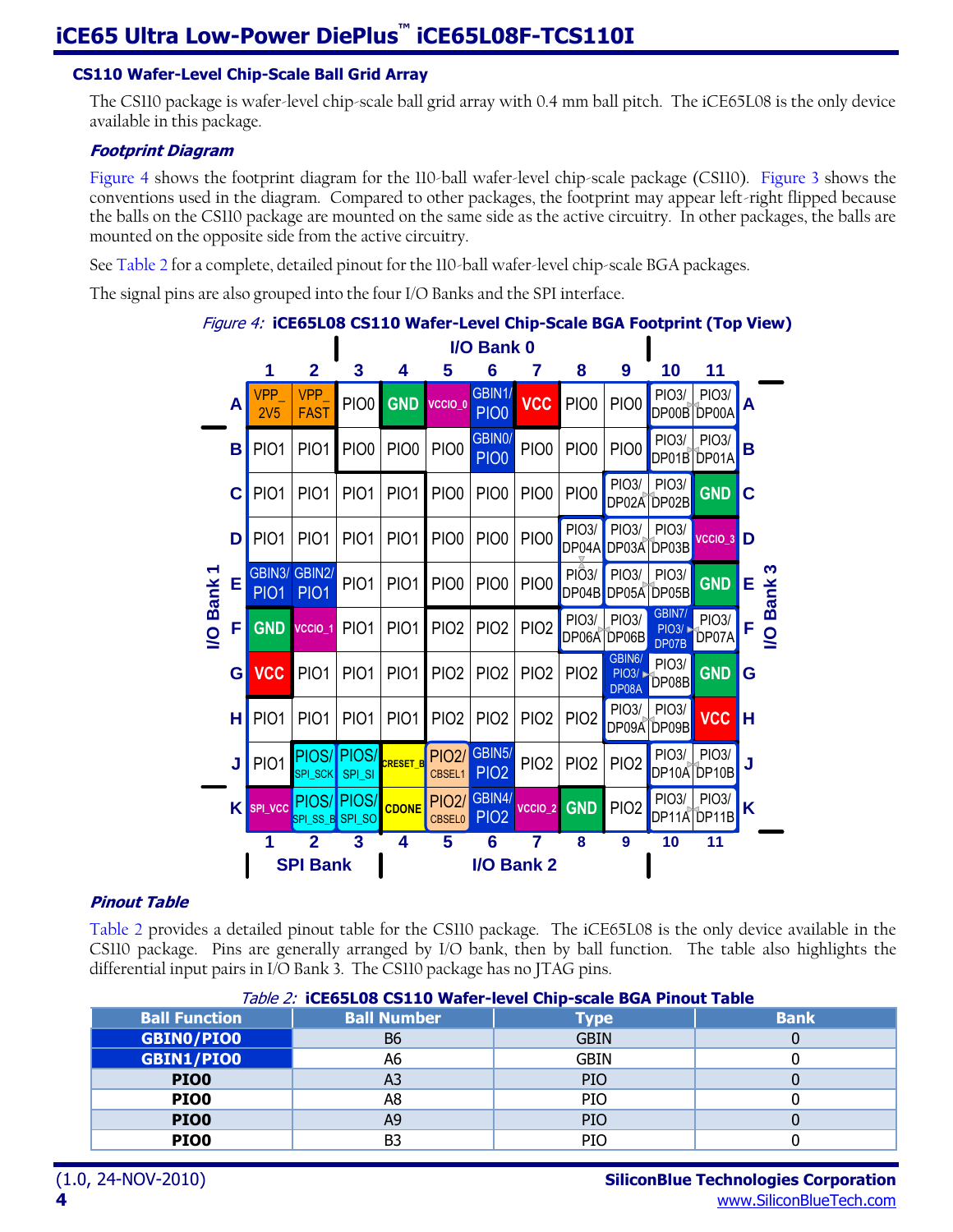

| <b>Ball Function</b> | <b>Ball Number</b>               |                       | <b>Bank</b>                  |
|----------------------|----------------------------------|-----------------------|------------------------------|
| <b>PIO0</b>          | B <sub>4</sub>                   | <b>Type</b><br>PIO    | $\boldsymbol{0}$             |
| <b>PIO0</b>          | <b>B5</b>                        | PIO                   | $\boldsymbol{0}$             |
| <b>PIO0</b>          | B7                               | PIO                   | $\mathbf 0$                  |
|                      |                                  |                       |                              |
| <b>PIO0</b>          | B <sub>8</sub>                   | PIO                   | $\mathbf 0$                  |
| <b>PIO0</b>          | B <sub>9</sub>                   | PIO                   | $\boldsymbol{0}$             |
| <b>PIO0</b>          | C <sub>5</sub>                   | PIO                   | $\mathbf 0$                  |
| <b>PIO0</b>          | C6                               | PIO                   | $\mathbf 0$                  |
| <b>PIO0</b>          | $\overline{C7}$                  | PIO                   | $\boldsymbol{0}$             |
| <b>PIO0</b>          | C8                               | PIO                   | $\mathbf 0$                  |
| <b>PIO0</b>          | D <sub>5</sub>                   | PIO                   | $\mathbf 0$                  |
| <b>PIO0</b>          | D <sub>6</sub>                   | PIO                   | $\boldsymbol{0}$             |
| <b>PIO0</b>          | D7                               | PIO                   | $\mathbf 0$                  |
| <b>PIO0</b>          | E <sub>5</sub>                   | PIO                   | $\mathbf 0$                  |
| <b>PIO0</b>          | E <sub>6</sub>                   | PIO                   | $\mathbf 0$                  |
| <b>PIO0</b>          | E7                               | PIO                   | $\mathbf 0$                  |
| VCCIO_0              | A <sub>5</sub>                   | <b>VCCIO</b>          | $\mathbf 0$                  |
| GBIN2/PIO1           | E <sub>2</sub>                   | <b>GBIN</b>           | $\mathbf{1}$                 |
| GBIN3/PIO1           | E1                               | <b>GBIN</b>           | $\mathbf{1}$                 |
| <b>PIO1</b>          | B1                               | PIO                   | $\mathbf{1}$                 |
| <b>PIO1</b>          | B <sub>2</sub>                   | PIO                   | $\mathbf 1$                  |
| <b>PIO1</b>          | C1                               | PIO                   | $\mathbf 1$                  |
| <b>PIO1</b>          | C <sub>2</sub>                   | PIO                   | $\mathbf{1}$                 |
| <b>PIO1</b>          | C <sub>3</sub>                   | PIO                   | $\mathbf 1$                  |
| <b>PIO1</b>          |                                  | PIO                   |                              |
|                      | C <sub>4</sub><br>D <sub>1</sub> | PIO                   | $\mathbf{1}$                 |
| <b>PIO1</b>          |                                  |                       | $\mathbf 1$                  |
| <b>PIO1</b>          | D <sub>2</sub>                   | PIO                   | $\mathbf{1}$                 |
| <b>PIO1</b>          | D <sub>3</sub>                   | PIO                   | $\mathbf{1}$                 |
| <b>PIO1</b>          | D <sub>4</sub>                   | PIO                   | $\mathbf{1}$                 |
| <b>PIO1</b>          | E <sub>3</sub>                   | PIO                   | $\mathbf 1$                  |
| <b>PIO1</b>          | E <sub>4</sub>                   | PIO                   | $\mathbf{1}$<br>$\mathbf{1}$ |
| <b>PIO1</b>          |                                  | F <sub>3</sub><br>PIO |                              |
| <b>PIO1</b>          | F <sub>4</sub>                   | PIO                   | $\mathbf{1}$                 |
| PIO1                 | G <sub>2</sub>                   | PIO                   | 1                            |
| <b>PIO1</b>          | G <sub>3</sub>                   | PIO                   | $\mathbf{1}$                 |
| <b>PIO1</b>          | G <sub>4</sub>                   | PIO                   | $\mathbf{1}$                 |
| <b>PIO1</b>          | H1                               | PIO                   | $\mathbf{1}$                 |
| <b>PIO1</b>          | H2                               | PIO                   | $\mathbf{1}$                 |
| <b>PIO1</b>          | H <sub>3</sub>                   | PIO                   | $\mathbf 1$                  |
| <b>PIO1</b>          | H <sub>4</sub>                   | PIO                   | $\mathbf{1}$                 |
| <b>PIO1</b>          | J1                               | PIO                   | $\mathbf{1}$                 |
| VCCIO_1              | F <sub>2</sub>                   | <b>VCCIO</b>          | $\mathbf{1}$                 |
| <b>CDONE</b>         | K4                               | <b>CONFIG</b>         | $\overline{2}$               |
| <b>CRESET_B</b>      | J <sub>4</sub>                   | <b>CONFIG</b>         | $\overline{2}$               |
| <b>GBIN4/PIO2</b>    | K <sub>6</sub>                   | <b>GBIN</b>           | $\overline{2}$               |
| GBIN5/PIO2           | J <sub>6</sub>                   | <b>GBIN</b>           | $\overline{2}$               |
| <b>PIO2</b>          | F <sub>5</sub>                   | PIO                   | $\overline{2}$               |
| <b>PIO2</b>          | F <sub>6</sub>                   | PIO                   | $\overline{2}$               |
| <b>PIO2</b>          | F7                               | PIO                   | $\overline{2}$               |
| <b>PIO2</b>          | $\overline{G5}$                  | $\overline{2}$<br>PIO |                              |
| <b>PIO2</b>          | G <sub>6</sub>                   | $\overline{2}$<br>PIO |                              |
| <b>PIO2</b>          | G7                               | PIO                   | $\overline{2}$               |
|                      |                                  |                       |                              |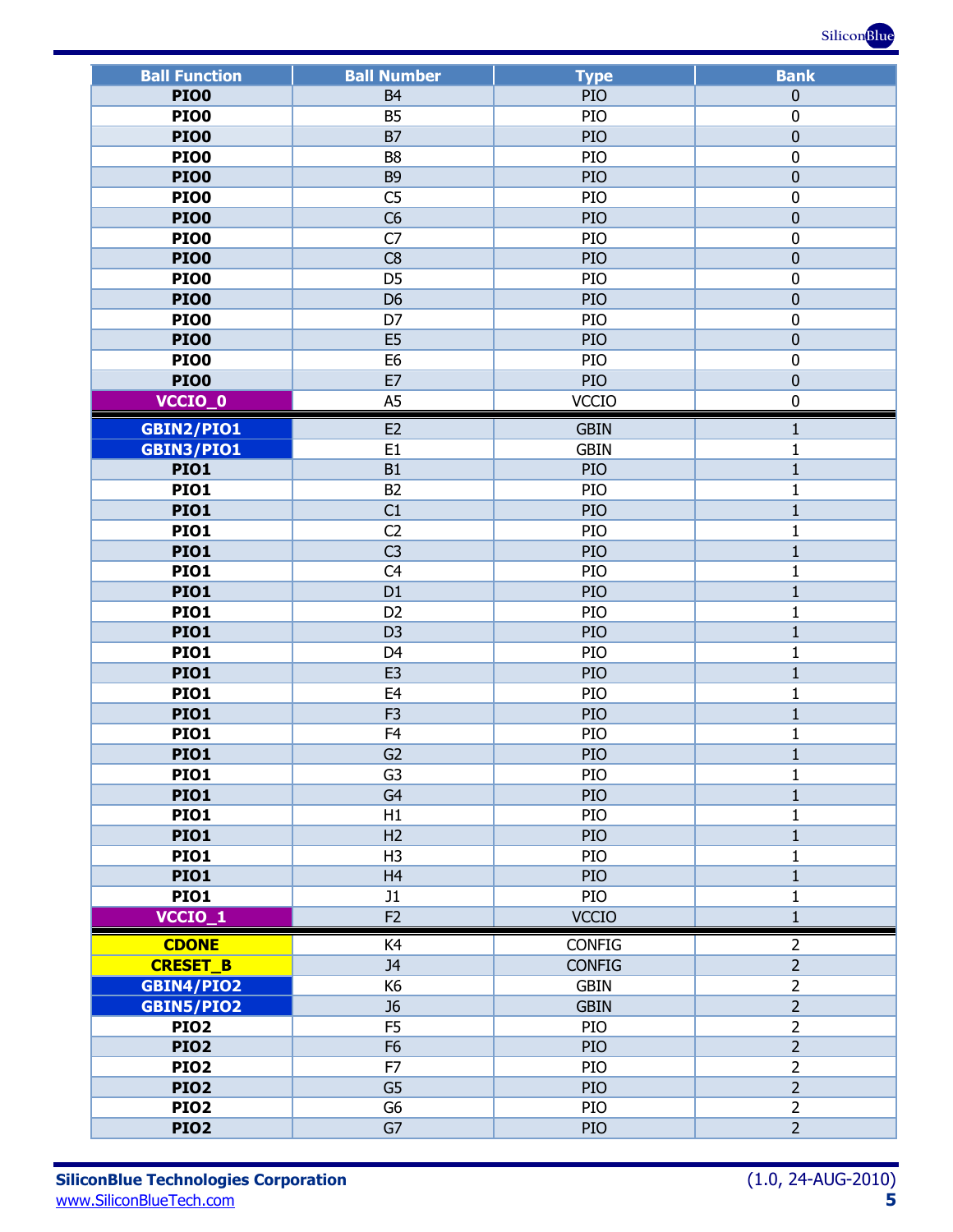# **iCE65 Ultra Low-Power DiePlus™ iCE65L08F-TCS110I**

| <b>Ball Function</b>          | <b>Ball Number</b>   | <b>Type</b>              | <b>Bank</b>              |  |  |
|-------------------------------|----------------------|--------------------------|--------------------------|--|--|
| <b>PIO2</b>                   | G8                   | PIO                      |                          |  |  |
| <b>PIO2</b>                   | <b>H5</b>            | PIO                      | $\overline{2}$           |  |  |
| <b>PIO2</b>                   | H <sub>6</sub>       | PIO                      | $\overline{2}$           |  |  |
| <b>PIO2</b>                   | H7                   | PIO                      | $\overline{2}$           |  |  |
| <b>PIO2</b>                   | H <sub>8</sub>       | PIO                      | $\overline{2}$           |  |  |
| <b>PIO2</b>                   | J7                   | PIO                      | $\overline{2}$           |  |  |
| <b>PIO2</b>                   | J8                   | PIO                      | $\overline{2}$           |  |  |
| <b>PIO2</b>                   | <b>J9</b>            | PIO                      | $\overline{2}$           |  |  |
| <b>PIO2</b>                   | K <sub>9</sub>       | PIO                      | $\overline{2}$           |  |  |
| PIO2/CBSEL0                   | K <sub>5</sub>       | PIO                      | $\overline{2}$           |  |  |
| PIO2/CBSEL1                   | J <sub>5</sub>       | PIO                      | $\overline{2}$           |  |  |
| VCCIO_2                       | K7                   | <b>VCCIO</b>             | $\overline{2}$           |  |  |
| PIO3/DP00A                    | A11                  | <b>DPIO</b>              | 3                        |  |  |
| PIO3/DP00B                    | A10                  | <b>DPIO</b>              | $\overline{3}$           |  |  |
| <b>PIO3/DP01A</b>             | <b>B11</b>           | <b>DPIO</b>              | 3                        |  |  |
| <b>PIO3/DP01B</b>             | <b>B10</b>           | <b>DPIO</b>              | $\overline{3}$           |  |  |
| <b>PIO3/DP02A</b>             | C <sub>9</sub>       | <b>DPIO</b>              | 3                        |  |  |
| <b>PIO3/DP02B</b>             | C10                  | <b>DPIO</b>              | $\overline{3}$           |  |  |
| <b>PIO3/DP03A</b>             | D <sub>9</sub>       | <b>DPIO</b>              | $\overline{3}$           |  |  |
|                               |                      |                          | $\overline{3}$           |  |  |
| PIO3/DP03B                    | D10                  | <b>DPIO</b>              |                          |  |  |
| <b>PIO3/DP04A</b>             | D <sub>8</sub>       | <b>DPIO</b>              | 3                        |  |  |
| PIO3/DP04B                    | E <sub>8</sub>       | <b>DPIO</b>              | $\overline{3}$           |  |  |
| <b>PIO3/DP05A</b>             | E <sub>9</sub>       | <b>DPIO</b>              | 3                        |  |  |
| <b>PIO3/DP05B</b>             | E10                  | <b>DPIO</b>              | $\overline{3}$           |  |  |
| <b>PIO3/DP06A</b>             | F <sub>8</sub>       | <b>DPIO</b>              | 3                        |  |  |
| <b>PIO3/DP06B</b>             | F <sub>9</sub>       | <b>DPIO</b>              | $\overline{3}$           |  |  |
| <b>PIO3/DP07A</b>             | $\overline{F11}$     | <b>DPIO</b>              | $\overline{3}$           |  |  |
| <b>GBIN7/PIO3/DP07B</b>       | F10                  | DPIO/GBIN                | $\overline{3}$           |  |  |
| GBIN6/PIO3/DP08A              | G <sub>9</sub>       | <b>DPIO/GBIN</b>         | $\overline{3}$           |  |  |
| <b>PIO3/DP08B</b>             | G10                  | <b>DPIO</b>              | $\overline{3}$           |  |  |
| <b>PIO3/DP09A</b>             | H <sub>9</sub>       | <b>DPIO</b>              | $\overline{3}$           |  |  |
| PIO3/DP09B                    | H <sub>10</sub>      | <b>DPIO</b>              | 3                        |  |  |
| <b>PIO3/DP10A</b>             | <b>J10</b>           | <b>DPIO</b>              | $\overline{3}$           |  |  |
| <b>PIO3/DP10B</b>             | J11                  | <b>DPIO</b>              | $\overline{3}$           |  |  |
| <b>PIO3/DP11A</b>             | K10                  | <b>DPIO</b>              | 3                        |  |  |
| <b>PIO3/DP11B</b>             | K11                  | <b>DPIO</b>              | $\overline{3}$           |  |  |
| VCCIO_3                       | D11                  | <b>VCCIO</b>             | $\overline{3}$           |  |  |
|                               |                      |                          |                          |  |  |
| PIOS/SPI_SO                   | K <sub>3</sub>       | <b>SPI</b>               | <b>SPI</b>               |  |  |
| PIOS/SPI_SI                   | J3                   | <b>SPI</b>               | <b>SPI</b>               |  |  |
| PIOS/SPI_SCK<br>PIOS/SPI_SS_B | J2<br>K <sub>2</sub> | <b>SPI</b><br><b>SPI</b> | <b>SPI</b><br><b>SPI</b> |  |  |
| <b>SPI_VCC</b>                | K1                   | SPI_VCC                  | <b>SPI</b>               |  |  |
|                               |                      |                          |                          |  |  |
| <b>GND</b>                    | A4                   | <b>GND</b>               | <b>GND</b>               |  |  |
| <b>GND</b>                    | C11                  | <b>GND</b>               | <b>GND</b>               |  |  |
| <b>GND</b>                    | E11                  | <b>GND</b>               | <b>GND</b>               |  |  |
| <b>GND</b>                    | F1                   | <b>GND</b>               | <b>GND</b>               |  |  |
| <b>GND</b>                    | G11                  | <b>GND</b>               | <b>GND</b>               |  |  |
| <b>GND</b>                    | K <sub>8</sub>       | <b>GND</b>               | <b>GND</b>               |  |  |
| <b>VCC</b>                    | A7                   | <b>VCC</b>               | <b>VCC</b>               |  |  |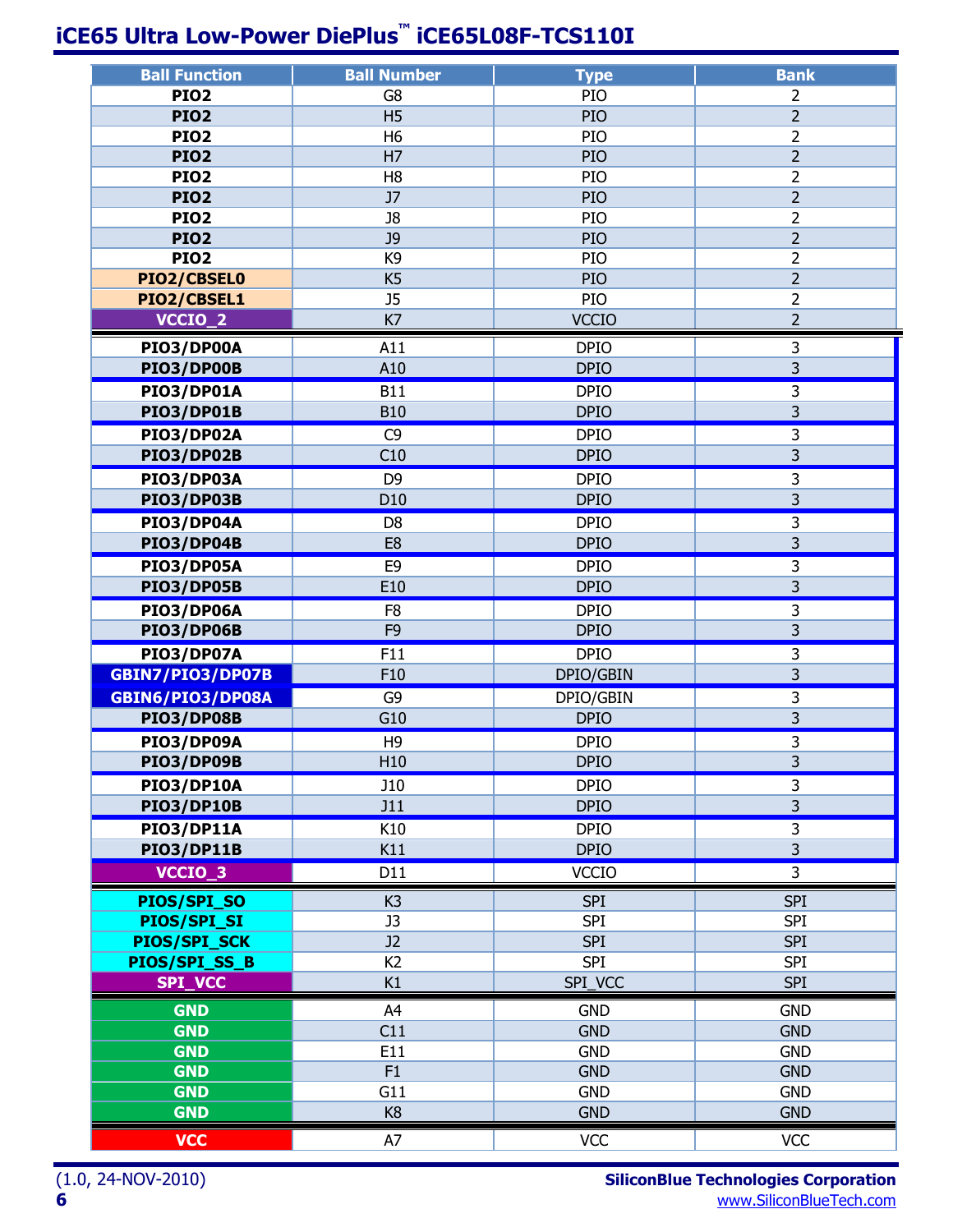

| <b>Ball Function</b> | <b>Ball Number</b> | Type       | <b>Bank</b> |
|----------------------|--------------------|------------|-------------|
| <b>VCC</b>           | G1                 | VCC        | VCC         |
| <b>VCC</b>           | -111               | חזו        | /CC         |
| <b>VPP 2V5</b>       | H <sub>1</sub>     | <b>VPP</b> | VPP         |
| <b>VPP FAST</b>      |                    | <b>VPP</b> | VPP         |

**Package Mechanical Drawing**

#### Figure 5: **CS110 Package Mechanical Drawing**

Al⋖  $\overline{\phantom{a}}$ 

**CS110:** 4.354 x 4.770 mm, 110-ball, 0.4 mm ball-pitch, wafer-level chipscale ball grid array





| <b>Description</b>            |   | Symbol         | Min.  | <b>Nominal</b> | Max.  | <b>Units</b> |
|-------------------------------|---|----------------|-------|----------------|-------|--------------|
| Number of Ball Columns        | X |                |       | 11             |       | Columns      |
| Number of Ball Rows           | Υ |                |       | 10             |       | Rows         |
| Number of Signal Balls        |   | n              |       | 110            |       | <b>Balls</b> |
|                               |   | F              |       | 4.770          | 4.790 |              |
| <b>Body Size</b>              | Υ | D              |       | 4.354          | 4.374 |              |
| <b>Ball Pitch</b>             |   | e              |       | 0.40           |       |              |
| <b>Ball Diameter</b>          |   | b              |       | 0.25           |       |              |
| <b>Ball Center to</b><br>Edge |   | E1             |       | 4.00           |       | mm           |
| Center                        | Y | D <sub>1</sub> |       | 3.60           |       |              |
| Package Height                |   | A              | 0.761 | 0.800          | 0.839 |              |
| Stand Off                     |   | A1             | 0.17  | 0.20           | 0.23  |              |

## Top Marking Format

| Line | Content         | Description  |
|------|-----------------|--------------|
| 1    | Logo            | Logo         |
| 2    | iCE65L08F       | Part number  |
|      | -т              | Power/Speed  |
| 3    | CS110           | Package type |
|      | ENG             | Engineering  |
| 4    | <b>NXXXXXXX</b> | Lot Number   |
| 5    | YYWW            | Date Code    |

## Thermal Resistance

| Junction-to-Ambient          |         |  |
|------------------------------|---------|--|
| $\theta$ IA ( $\degree$ C/W) |         |  |
| 0 I F M                      | 200 LFM |  |
| 37                           | 30      |  |